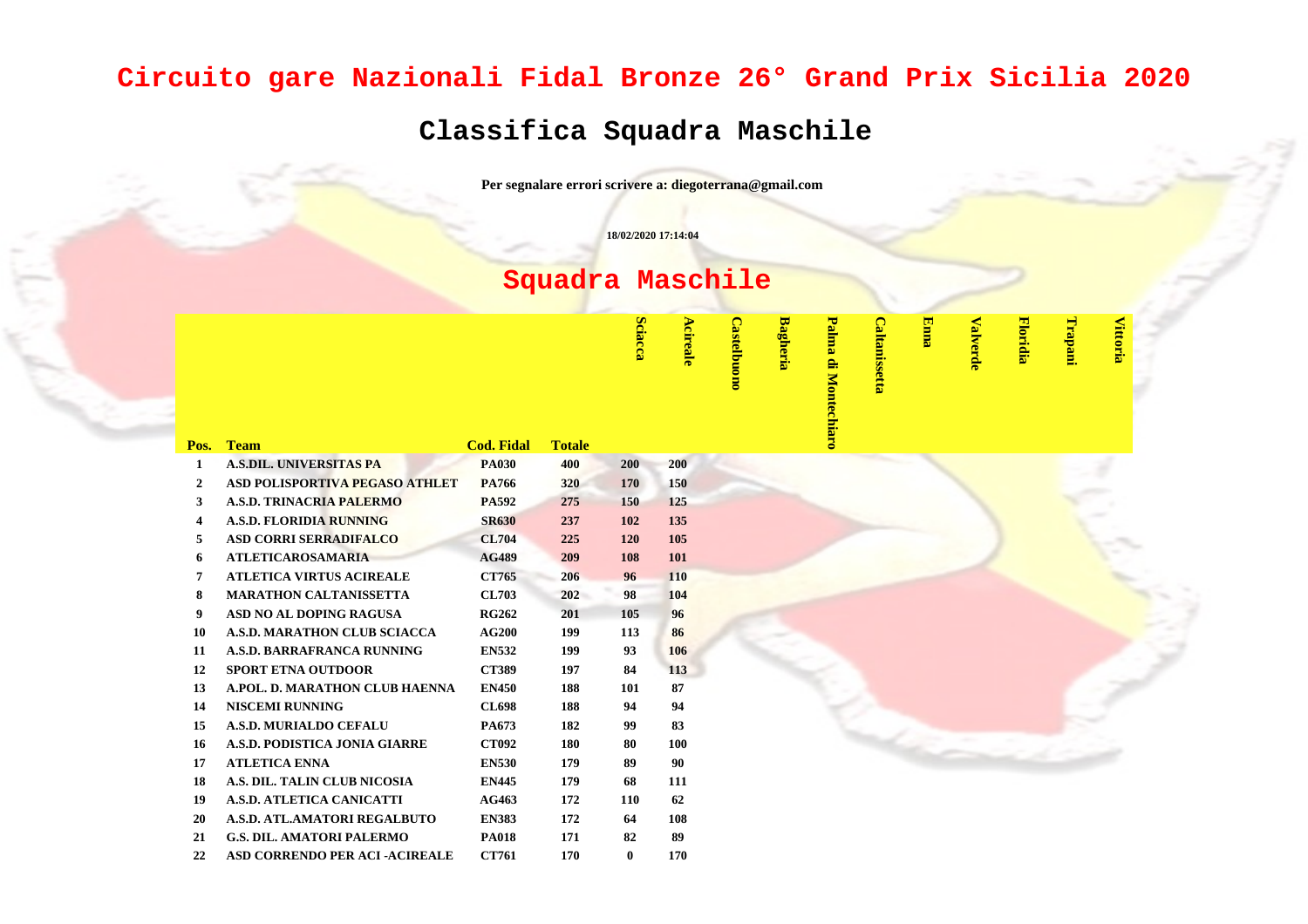| 23 | ULTRARUNNING RAGUSA                      | <b>RG787</b> | 168 | 90       | 78           |
|----|------------------------------------------|--------------|-----|----------|--------------|
| 24 | <b>A.S.D. TRACK CLUB MASTER CL</b>       | <b>CL150</b> | 167 | 88       | 79           |
| 25 | PODISTICA SALEMITANA                     | TP642        | 161 | 103      | 58           |
| 26 | <b>ATLETICA LEONIAS</b>                  | <b>EN538</b> | 161 | 81       | 80           |
| 27 | <b>A.S.D. MARATHON CLUB TAORMINA</b>     | <b>ME471</b> | 161 | 77       | 84           |
| 28 | <b>A.S.D. POL. ATHLON RIBERA</b>         | <b>AG051</b> | 160 | 125      | 35           |
| 29 | <b>ATLETICA LICATA</b>                   | <b>AG495</b> | 160 | 95       | 65           |
| 30 | A.S. DIL. ATL.MONDELLO                   | <b>PA023</b> | 156 | 85       | 71           |
| 31 | A.S. DIL. POL.MILAZZO                    | <b>ME158</b> | 154 | 66       | 88           |
| 32 | <b>A.S.D. ATL. LENTINI</b>               | <b>SR419</b> | 147 | 56       | 91           |
| 33 | <b>A.S.D. PRO SPORT RAVANUSA</b>         | <b>AG447</b> | 143 | 109      | 34           |
| 34 | <b>A.S.D. ATL.CALTAGIRONE</b>            | <b>CT479</b> | 142 | 67       | 75           |
| 35 | <b>A.S.D. MARATHON TEAM CANICATTI</b>    | <b>AG639</b> | 136 | 97       | 39           |
| 36 | A.S.D.POL. TEAM F. INGARGIOLA            | <b>TP692</b> | 135 | 135      | $\bf{0}$     |
| 37 | A.S. DIL. TORREBIANCA                    | <b>ME110</b> | 134 | 62       | 72           |
| 38 | <b>ASD GROUP RUNNING EXSCLUSIVE</b>      | <b>SR723</b> | 133 | 69       | 64           |
| 39 | <b>A.S.D. MEGARA RUNNING</b>             | <b>SR720</b> | 132 | 76       | 56           |
| 40 | ASD L.I.P.A. ATLETICA ALCAMO             | <b>TP152</b> | 129 | 78       | 51           |
| 41 | <b>A.S.D.ATHLETICS &amp; RUN CATANIA</b> | <b>CT737</b> | 126 | 63       | 63           |
| 42 | A.S. DILETT. AMATORI ARAGONA             | <b>AG644</b> | 123 | 91       | 32           |
| 43 | <b>A.S.D.POL. UISP SANTA CROCE</b>       | <b>RG326</b> | 122 | 79       | 43           |
| 44 | <b>A.S.D. AIRONE CASTELTERMINI</b>       | <b>AG289</b> | 120 | 71       | 49           |
| 45 | <b>A.S.D. ATLETICA SICILIA</b>           | CT689        | 120 | $\bf{0}$ | 120          |
| 46 | <b>ASD COCOON CLUB MAZARA</b>            | <b>TP710</b> | 118 | 72       | 46           |
| 47 | A.S.D. PIETRO GUARINO ROSOL.             | <b>SR121</b> | 118 | 61       | 57           |
| 48 | <b>A.S.D. PASSIONE CORSA RIBERA</b>      | <b>AG487</b> | 116 | 116      | $\bf{0}$     |
| 49 | <b>A.S.D. PODISTICA MESSINA</b>          | <b>ME591</b> | 116 | $\bf{0}$ | 116          |
| 50 | A.S. DIL. AMICO CORRIDORE SR             | <b>SR719</b> | 114 | 60       | 54           |
| 51 | A.S.D.G.S. VALLE DEI TEMPLI AG           | <b>AG075</b> | 111 | 111      | $\mathbf{0}$ |
| 52 | <b>A.S.D. MONTI ROSSI NICOLOSI</b>       | <b>CT071</b> | 109 | $\bf{0}$ | 109          |
| 53 | A.S. DILETT. LA TARTARUGA                | <b>AG503</b> | 107 | 107      | $\mathbf{0}$ |
| 54 | <b>ESERCITO 62 REGGIMENTO FANTE</b>      | <b>CT763</b> | 107 | $\bf{0}$ | 107          |
| 55 | <b>G.S.D. 5 TORRI FIAMME CREMISI</b>     | <b>TP173</b> | 106 | 106      | $\bf{0}$     |
| 56 | A.S. DIL. POL. AGATOCLE SCIACCA          | <b>AG052</b> | 104 | 104      | $\bf{0}$     |
| 57 | A.S.D. MARATHON ATHLETIC AVOLA           | SR586        | 103 | $\bf{0}$ | 103          |
| 58 | A.S. DIL. PUNTESE S.G LA PUNTA           | <b>CT237</b> | 102 | $\bf{0}$ | 102          |
| 59 | A.S. DIL. POL. MENFI '95                 | <b>AG407</b> | 100 | 100      | $\bf{0}$     |
| 60 | A.S.D. AGATLETICA FORTITUDO CT           | <b>CT753</b> | 99  | $\bf{0}$ | 99           |
| 61 | <b>ASD POL. ALBATROS MESSINA 2.0</b>     | <b>ME742</b> | 98  | 0        | 98           |
| 62 | ASS. POL. DIL. PLACEOLUM                 | <b>SR679</b> | 97  | $\bf{0}$ | 97           |
| 63 | <b>A.S.D. ATLETICA GELA</b>              | <b>CL701</b> | 96  | 59       | 37           |
| 64 | <b>A.S.D. ARCHIMEDE</b>                  | <b>SR640</b> | 95  | $\bf{0}$ | 95           |
| 65 | <b>ETNA RUNNING ASD</b>                  | CT576        | 93  | $\bf{0}$ | 93           |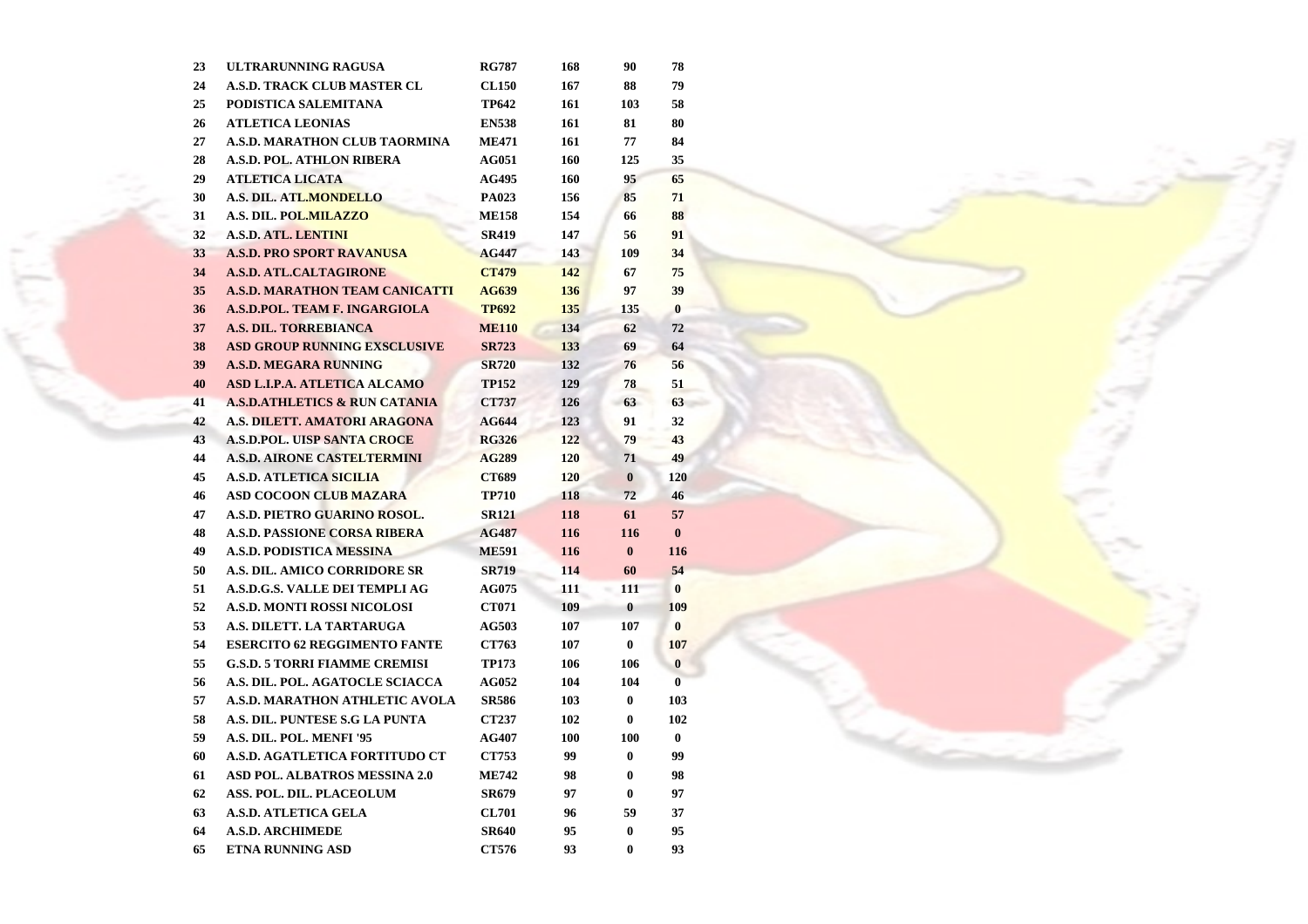| 66  | A.S.D. CLUB ATLETICA PARTINICO                  | <b>PA171</b> | 92 | 92           | $\bf{0}$ |
|-----|-------------------------------------------------|--------------|----|--------------|----------|
| 67  | A.S. DIL. ATL.AUGUSTA CLUB S.                   | <b>SR432</b> | 92 | $\bf{0}$     | 92       |
| 68  | POLISPORTIVA ATLETICA MAZARA<br>N               | <b>TP623</b> | 87 | 87           | $\bf{0}$ |
| 69  | A.S. DILETT. G.S.ATL.MAZARA                     | <b>TP400</b> | 86 | 86           | 0        |
| 70  | <b>ASD RANDABIKE</b>                            | CT660        | 85 | $\bf{0}$     | 85       |
| 71  | <b>A.S.D. SPORTAMATORI PARTINICO</b>            | <b>PA524</b> | 83 | 83           | $\bf{0}$ |
| 72  | ATLETICA MISTERBIANCO SPORT CL                  | <b>CT779</b> | 82 | $\bf{0}$     | 82       |
| 73  | <b>A.S. DILETT. ATL.VILLAFRANCA</b>             | <b>ME102</b> | 81 | $\bf{0}$     | 81       |
| 74  | <b>ETNATLETICA SAN PIETRO</b><br><b>CLARENZ</b> | CT776        | 77 | $\bf{0}$     | 77       |
| 75  | <b>A.S.D. ORTIGIA MARCIA</b>                    | <b>SR506</b> | 76 | $\bf{0}$     | 76       |
| 76  | <b>MEGA HOBBY SPORT</b>                         | <b>CL523</b> | 75 | 75           | $\bf{0}$ |
| 77  | <b>ASD FAVARA RUNNERS</b>                       | AG624        | 74 | 74           | $\bf{0}$ |
| 78  | <b>RUNNING EMOTION A.S.D.</b>                   | <b>RG773</b> | 74 | $\bf{0}$     | 74       |
| 79  | <b>NONSOLOCORSA</b>                             | <b>PA770</b> | 73 | 73           | $\bf{0}$ |
| 80  | A.S. DIL. ATLETICA PADUA RG                     | <b>RG119</b> | 73 | $\bf{0}$     | 73       |
| 81  | <b>A.S.D. ATLETICA PRIOLO</b>                   | <b>SR725</b> | 70 | 70           | $\bf{0}$ |
| 82  | POL.DILETT. AMATORI ASSORO                      | <b>EN509</b> | 70 | $\bf{0}$     | 70       |
| 83  | A.S.D. POL. FIAMMA S.GREGORIO                   | CT567        | 69 | $\bf{0}$     | 69       |
| 84  | A.S. DIL. LIB. RUNNING MODICA                   | <b>RG444</b> | 68 | 0            | 68       |
| 85  | <b>A.S.D. TRINACRIA SPORT</b>                   | <b>SR100</b> | 67 | 0            | 67       |
| 86  | A.S.D. C.U.S. CATANIA                           | <b>CT067</b> | 66 | $\mathbf{0}$ | 66       |
| 87  | <b>A.S. DIL. MARATHON ALTOFONTE</b>             | <b>PA290</b> | 65 | 65           | $\bf{0}$ |
| 88  | <b>ASD ISPICA RUNNING</b>                       | <b>RG428</b> | 61 | $\bf{0}$     | 61       |
| 89  | <b>A.S.D. UNVS F. FONTANAROSA</b>               | <b>CT501</b> | 60 | $\bf{0}$     | 60       |
| 90  | <b>ASD MEETING SPORTING CLUB RUNN</b>           | <b>ME525</b> | 59 | $\bf{0}$     | 59       |
| 91  | <b>A.S.D. PALERMO CITY RUNNERS</b>              | <b>PA768</b> | 58 | 58           | $\bf{0}$ |
| 92  | <b>ASD MEDIA@</b>                               | PA453        | 57 | 57           | $\bf{0}$ |
| 93  | <b>MAGMA TEAM ASD</b>                           | <b>CT783</b> | 55 | $\bf{0}$     | 55       |
| 94  | <b>A.S.D. STILELIBERO</b>                       | <b>ME391</b> | 53 | $\bf{0}$     | 53       |
| 95  | <b>A.S.D. BAROCCO RUNNING RAGUSA</b>            | <b>RG785</b> | 52 | 0            | 52       |
| 96  | A.S. DILETT. G.S.INDOMITA                       | <b>ME100</b> | 50 | $\bf{0}$     | 50       |
| 97  | A.S.D. SCUOLA DI ATL. LEGG. CT                  | <b>CT361</b> | 48 | 0            | 48       |
| 98  | ASD FREELANCE ATL. ZAFFERANA                    | <b>CT405</b> | 47 | 0            | 47       |
| 99  | <b>AMATORI S.C.DUILIA</b>                       | <b>ME112</b> | 45 | 0            | 45       |
| 100 | <b>ATLETICA AVOLA</b>                           | <b>SR635</b> | 44 | 0            | 44       |
| 101 | <b>ASD PALOMBELLA RUNNING</b>                   | <b>SR726</b> | 42 | 0            | 42       |
| 102 | <b>A.S.D. ATLETICA PRIOLO</b>                   | <b>SR275</b> | 41 | 0            | 41       |
| 103 | A.S.D. POL. FORTE GONZAGA ME                    | <b>ME162</b> | 40 | 0            | 40       |
| 104 | <b>A.S.D. LIB. ATLETICA BELLIA</b>              | <b>EN089</b> | 38 | 0            | 38       |
| 105 | A.S. DIL. ATLETICA VALVERDE                     | CT465        | 36 | 0            | 36       |
| 106 | A.S.D. MARATHON CLUB MESSINA                    | <b>ME468</b> | 33 | 0            | 33       |
| 107 | ASD EQUILIBRA RUNNING TEAM PA                   | <b>PA472</b> | 31 | 0            | 31       |
|     |                                                 |              |    |              |          |